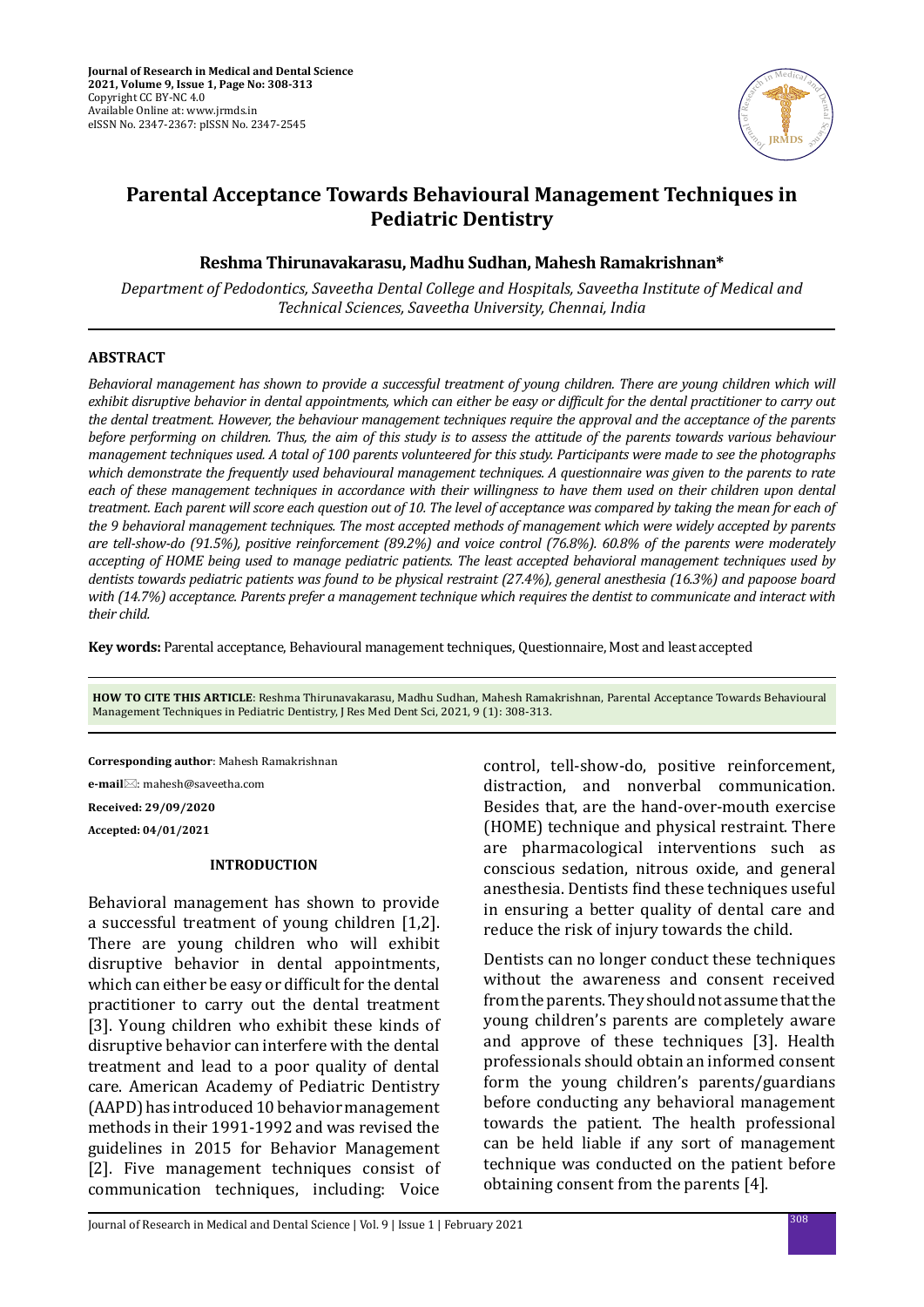Previously our department has conducted extensive research on various aspects of prosthetic dentistry, like in vitro studies, surveys, clinical trials, and review [5-23]. Hence, the aim of this study is to assess the parents towards various behavior management techniques used. The objective of this study helps us determine the acceptance of the patient's parents towards various techniques used by dental practitioners towards young children patients. With this study we analyze the most and least preferred behavior management technique by parents towards their children in a dental clinic.

## **MATERIALS AND METHODS**

Ethical clearance for the study was obtained from the Institutional Ethical Review Board of Saveetha Dental College, Chennai. This study included a total of 100 parents between the age of 30-40 years. These parents have children who fall under the age group of 6-12 years. The study was conducted in Saveetha Dental College and Hospitals from November 2017 to January 2018. Parents who had come for dental treatment of their ward for the first time were only included in the study. Prior to conducting the study, it was informed to the parent regarding the study content.

A set of 8 photographs showing the different behavioral management techniques being used on children was prepared. The photograph was taken by dental students with the aid of pediatric dentists. Hard copies of the photograph were made. Before conducting the questionnaire, the parents were shown the 8 photographs. The photographs shown were explained in detail. After which the parents were given an appropriate amount of time to evaluate each photograph, and score each of the techniques depending on their acceptance of the technique, should they be used on their children upon a dental visit.

Once all 100 questionnaires have been filled the data was tabulated. The data was entered in an excel sheet using Microsoft Excel Version 12.0 (2007). To compare the level of acceptability, the mean rating of each of the 8 behavioral management techniques was determined. With the mean rating it was determined which management technique was mostly accepted by the parents and which was least accepted by the parents.

The different behavioral management techniques demonstrated to the participants were:

1. Tell-show-do (TSD): The dentist or assistant explains to the child what is to be done using simple terminology and repetition and then shows the child what is to be done by demonstrating with instruments on a model or the child's or dentist's finger. Then the procedure is performed exactly as described. Praise is used to reinforce cooperative behavior.

2. Voice control (VC): The attention of a disruptive child is gained by changing the tone or increasing the volume of the voice. Content of the conversation is less important than the abrupt or sudden nature of the command.

3. Positive reinforcement (PR): This technique rewards the child who portrays any behavior which is desirable. Rewards include compliments, praise,or affectionate physical contact.

4. Hand-over-mouth-exercise (HOME): The disruptive child is told that a hand is to be placed over the child's mouth. When the hand is in place, the dentist speaks directly into the child's ear and tells the child that if the noise stops the hand will be removed. When the noise stops the hand is removed and the child is praised for cooperating. If the noise resumes the hand again is placed on the mouth and the exercise repeated.

5. Physical restraints (PR): The dentist restrains the child from movement by holding down the child's hands or upper body, placing the child's head between the dentist's arm and body, or positioning the child firmly in the dental chair.

6. Papoose Boards and Pedi-Wraps (PR): These are restraining devices for limiting the disruptive child's movement. The child is wrapped in these devices and placed in a reclined dental chair.

7. Sedation (SED): Sometimes drugs are used to sedate a child who does not respond to other behavior management techniques or is unable to comprehend the dental procedures. Often, these drugs are administered orally.

8. General anesthesia (GA): The dentist performs at the Olympic Medical Corp., Seattle, WA. b Clark Associates, Worcester, MA. dental treatment with the child anesthetized in the operating room.

This questionnaire allowed the parents to rate each of these management techniques in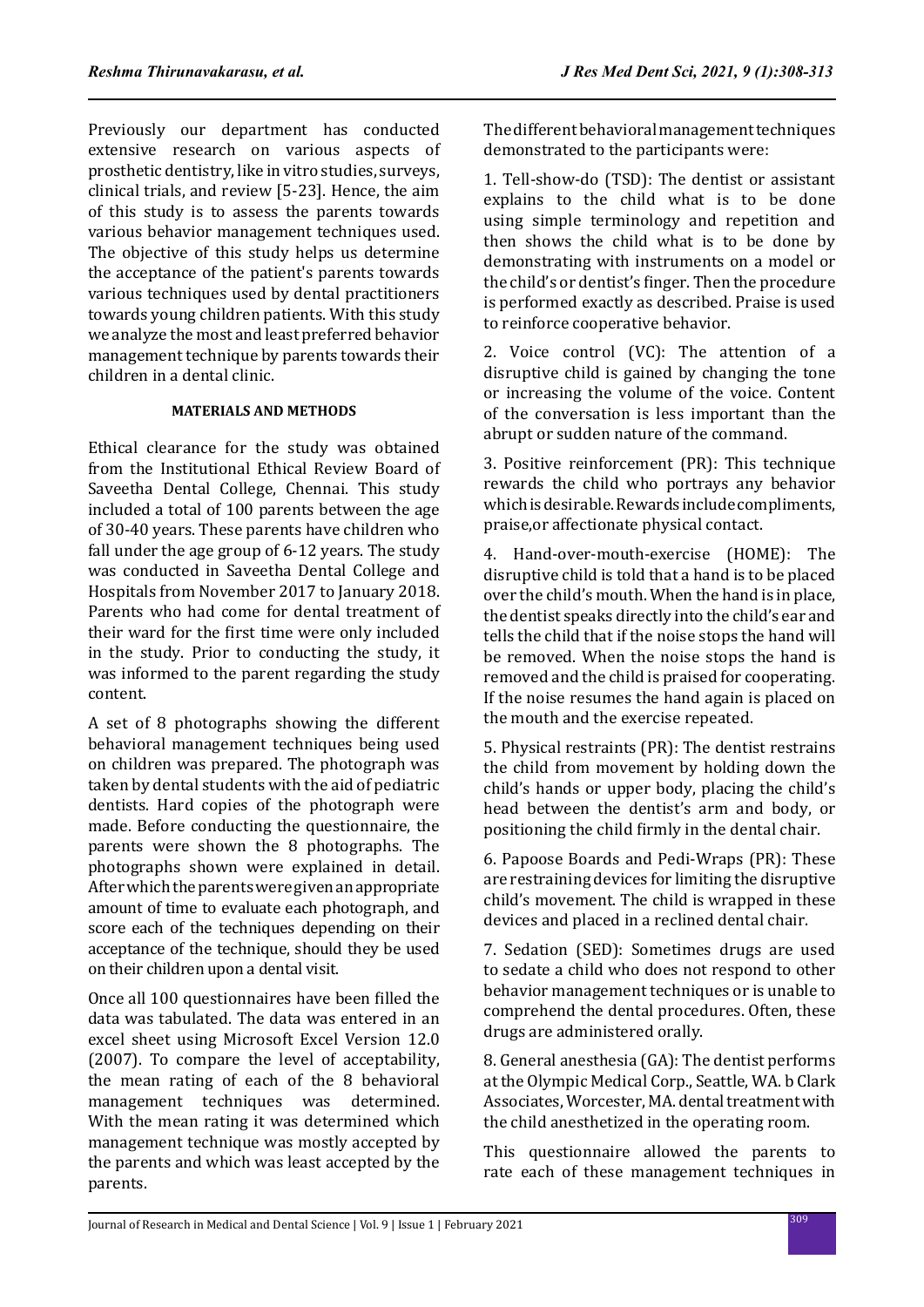management techniques.

accordance to their willingness to have them used on their children upon dental treatment. As well as getting their cooperation prior to the dental treatment. Each parent will score each question out of 10. The higher the scoring will indicate the most accepted and the least will indicate the least accepted. The level of acceptance is compared by taking the mean for each of the 8 behavioral

## **RESULTS AND DISCUSSION**

Based on the present study, the most accepted methods of management which was widely accepted by parents were tell-show-do (91.5%), positive reinforcement (89.2%) and voice control (76.8%) Most of the parents prefer a proper communication between the child and the dentist 60.8% of the parents were. Moderately accepting of HOME being used to manage pediatric patients. This is then followed by sedation, in which nitrous oxide or any sort of sedation methods with 45.8% acceptance. Lastly, the least accepted behavioral management techniques used by dentists towards pediatric patients was found to be physical restraint (27.4%), general anesthesia (16.3%) and finally the least accepted method of all is the usage of papoose board with 14.7% acceptance (Table 1).

There is various behavioral management<br>techniques made available. Behavioral **Behavioral** management techniques are often used by the dentist to effectively deal with pediatric patients with many different responses. Each child will respond to dentistry differently. For each child's behavior there will be a dentist who will respond in a way that could help the child to adapt to the dental experience in a positive manner, the dentist should be capable of changing his/her own behavior to meet the individual child's needs at a particular moment [24].

Based on our results the most accepted behavioral technique is tell-show-do followed

| Table 1: Percentage of respondents and the mean value. |  |  |  |  |  |  |  |  |  |
|--------------------------------------------------------|--|--|--|--|--|--|--|--|--|
|--------------------------------------------------------|--|--|--|--|--|--|--|--|--|

| S.No         | <b>Technique</b>                | Percentage (%) | Mean value |
|--------------|---------------------------------|----------------|------------|
| $\mathbf{1}$ | Tell-show-do (TSD)              | 91.5           | 9.15       |
| 2            | Voice Control                   | 76.8           | 7.68       |
| 3            | Positive Reinforcement          | 89.2           | 8.92       |
| 4            | Hand Over Mouth Exercise (HOME) | 60.8           | 6.08       |
| 5            | <b>Physical Restraints</b>      | 27.4           | 2.74       |
| 6            | Papoose Board and Pedi Wraps    | 14.7           | 1.47       |
| 7            | Sedation                        | 45.8           | 4.58       |
| 8            | General Anesthesia              | 16.3           | 1.63       |
|              |                                 |                |            |

by positive reinforcement. There has been a study conducted in which forty-six parents completed survey forms for analysis and it was deduced that tell-show-do was rated as the most acceptable technique followed by, followed (in order of decreasing acceptance) by nitrous oxide sedation, general anesthesia, active restraint, oral premedication, voice control, passive restraint, and hand-over-mouth. Comparing our study as well as the study mentioned above, we can say that the common factor is having the most accepted technique to be tell-show-do. However, the difference is that positive reinforcement is the 2nd most accepted in our study but in the other study sedation is found to be the most accepted after tell-show-do [25]. In another study, they have found similar rustles having tell-show-do to be the most accepted management technique [26]. The most accepted technique in another study [27] was positive reinforcement (81.1%) followed by TSD (76.7%). It is as expected that the least invasive and aggressive technique is the most accepted. This statement was similarly said in another article whether they have found the least invasive methods, tell-show-do and positive reinforcement, to be the most accepted [28].

Physical restraint and papoose board/pedi wrap was not generally well accepted by the parents. A supporting article shows that the least accepted technique was restraint (1.1%) [27]. In our study sedation is not completely rejected by the parent. However in another study and hypnosis were entirely unacceptable to 30.1% while sedation was unacceptable to 15.6% [27]. Another study showed that, Papoose Board and general anesthesia were viewed with equal disapproval whereas sedation was viewed distinctly more favorably than general anesthesia and was grouped with HOME [3]. This can be correlated to our study in which sedation was more accepted by parents compared to general anaesthesia, physical restraints and papoose board/pedi wraps. It was said by Wein- stein et al. [29] that physical restraint was used in pediatric dentistry in an attempt to control fear-related behaviour; however it was shown that in 85% of cases the child's poor behaviour continued. The same author later found that when chairside assistants held a child patient it was very effective [30]. Fields reported that whole-body restraint in the form of a Papoose Board was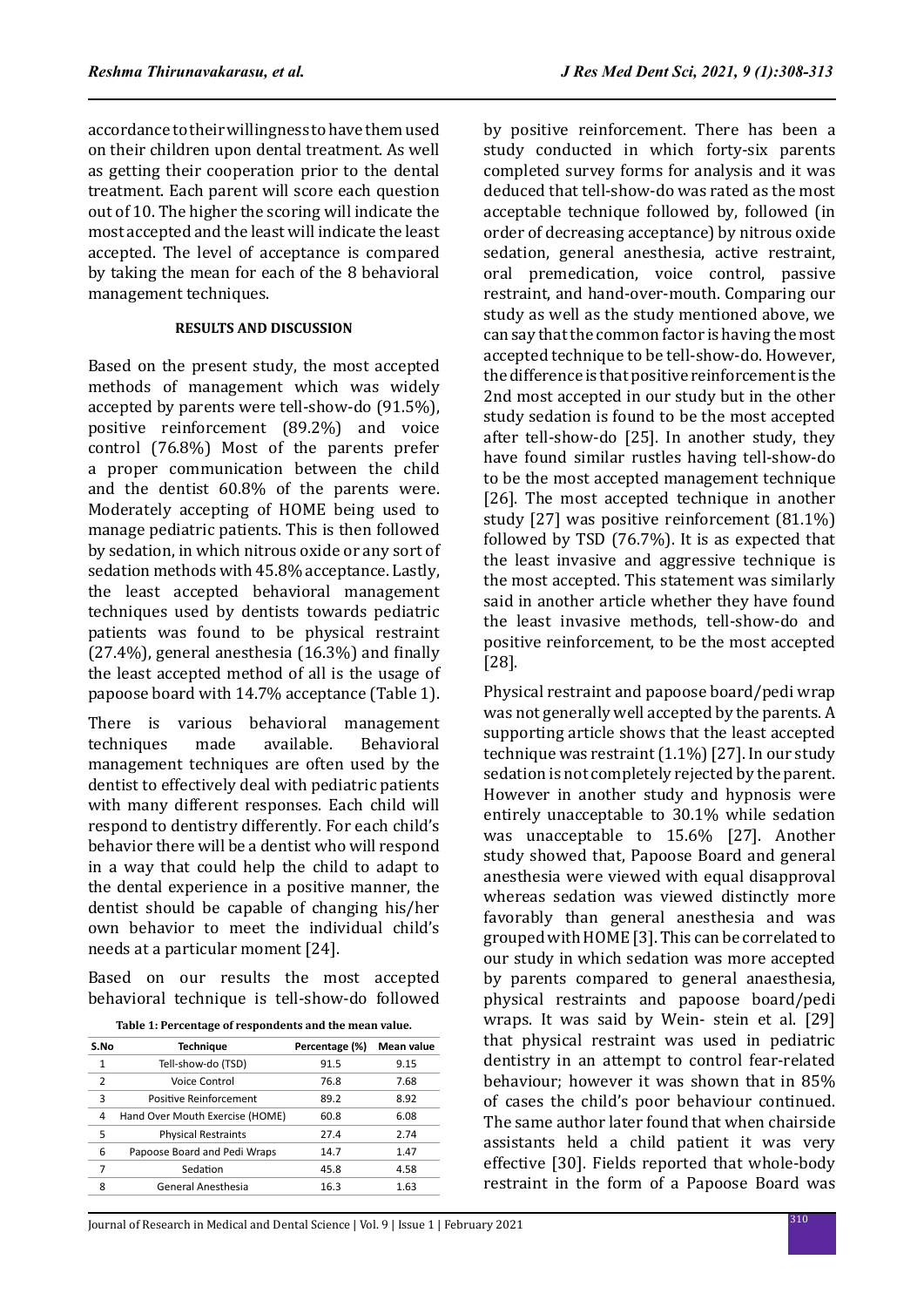the least acceptable management technique to parents [31]. In a later survey the great majority of mothers who had been involved in its use for their own children were very positive about the technique [32,33]. This study showed that, most parents (84.5%) responded they would prefer to stop the treatment of an uncooperative child, or to stop and calm the child and then resume treatment. The rest (14.5%) said they would help the dentist even to the point of restraining their children. In another study, their findings show that Papoose Board was ranked the least accepted technique and it was similar to our study as it was ranked below general anesthesia [34]. Similarly in a study conducted on mothers which reported that most mothers approved the use of Papoose Board [32,34]. They thought the Papoose Board was necessary to perform the treatment despite its being stressful for the child. It was found in a study that the use of a Papoose Board was consistently unacceptable with all dental procedures, but acceptance of this technique was greatest for use with an emergency extraction [35].

A study done by Marilyn Goodwin Murphy, there was a correlation between Hand Over Mouth Exercise and Voice Control. This author has found that there was a positive relationship between approval of HOME and approval of voice control [3]. In a study, they have found that only 7.8% of the parents accepted voice control as one of the behavioral management techniques [27,36], 60.8% of the parents have accepted Hand Over Mouth Exercise (HOME). There have been studies conducted to see whether or not there are pedodontist who practice this technique used on pediatric patients. There has been some concern which was expressed about HOME where use in times of intense media coverage of child abuse and molestation. However, this technique is intended to facilitate treatment without causing harm to the child [37,38]. It was acknowledged by Casamasimo et al. that using HOME as a skill on controlling the patient varies greatly between dentists and that while results can be impressive it can also be 'downright ugly' [39,40].

HOME was described by Craig the purpose of the technique is to gain the attention of a child to allow communication this aids in allowing the dentistry explaining what kind of treatment is being done towards the child [40,41]. There has been a study in which they have found that children do not remember, nor are affected by, hand over mouth/restraint experiences [42]. In a UK survey 51% of the paediatric dentists surveyed thought that the child would come to fear dental treatment if HOM were used [43]. General anesthesia is another way of managing pediatric patients if they are making it difficult for the dentist to conduct the treatment. This method can sometimes be used as it is said to be the best to put the child completely to sleep and finish of all the treatment in a single, stress-free visit [44].

The limitation of this study was explanation of each of the different management techniques to the parents was time consuming and a few parents found out it difficult to grasp the concept of these behavioral management techniques. The data obtained was solely based on the test sample size of this study.

# **CONCLUSION**

We can conclude that parents prefer a management technique which required the dentist to communicate and interact with their child. By doing so this will create a bond between the dentist and the child. The child will not be afraid and will be more open towards accepting a treatment.

## **CONFLICT OF INTEREST STATEMENT**

Nil.

## **STATEMENT OF INFORMED CONSENT**

There was no need for any informed consent of the participant as there was no personal information taken during this survey. The identity of the participants remains anonymous.

## **STATEMENT OF HUMAN AND ANIMAL RIGHTS**

This research was done in accordance with the ethical standards of Helsinki Declaration of 1975, as revised in 2000. No animals or humans were harmed in this process.

## **SOURCE OF FUNDING**

This research was self-funded.

#### **ETHICAL CLEARANCE**

Taken from International Committee of Medical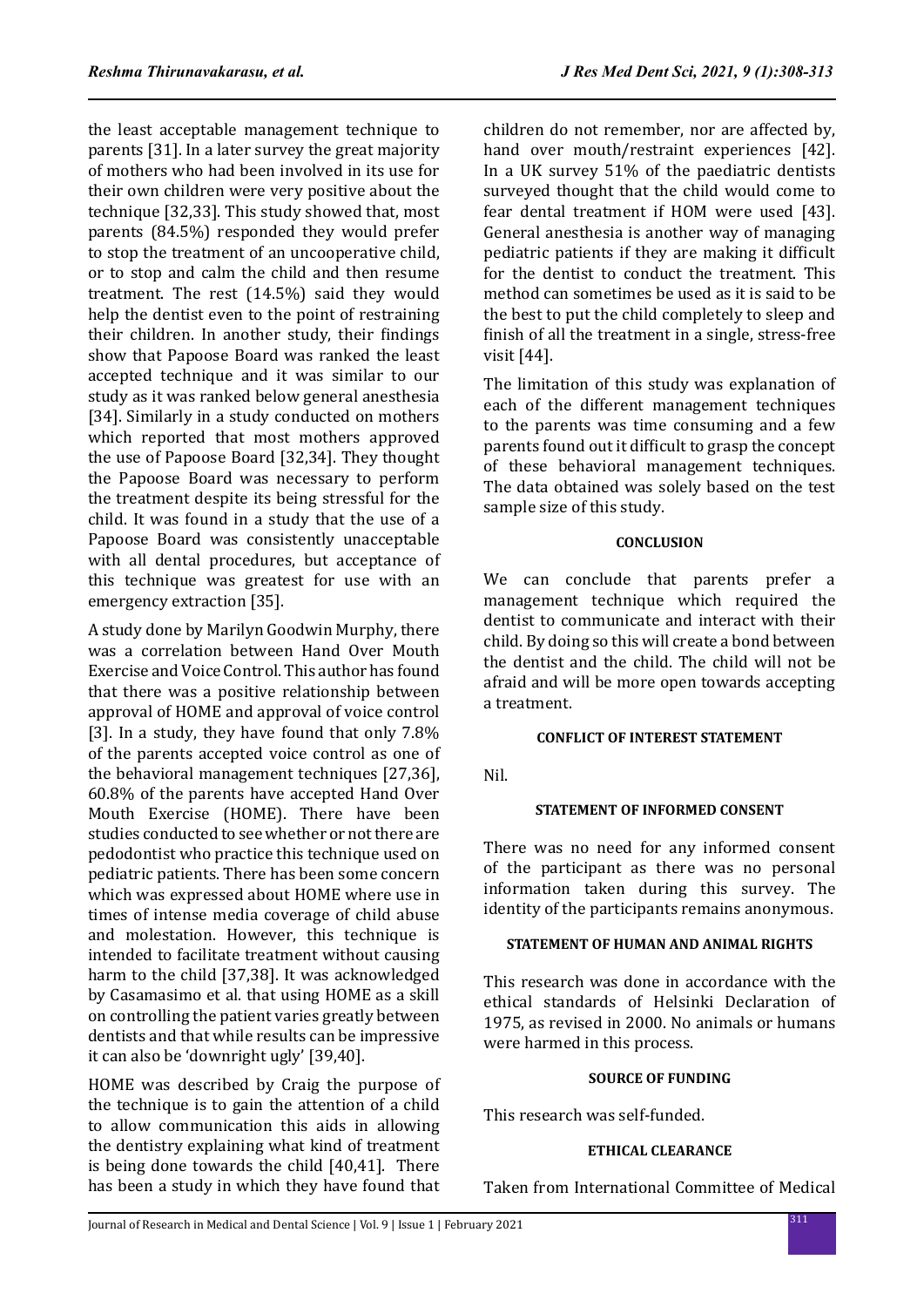Journal Editors.

#### **CLINICAL SIGNIFICANCE**

With the acceptance of the parents towards the management technique used on their child it aids the dentist to perform the treatment without any distribution.

#### **REFERENCES**

- 1. Pinkham J R. Behavioral themes in dentistry for children: 1968-1990'. J Dent Children 1990; 57:38–45.
- 2. Kuhn BR, Allen KD. Expanding child behavior management technology in pediatric dentistry: A behavioral science perspective. Pediatr Dent 1994; 16:13–17.
- 3. Murphy MG, Fields HW, Machen JB. Parental acceptance of pediatric dentistry behavior management techniques. Pediatr Dent 1984; 6:193–198.
- 4. Holick MF, Jung, EG. Biologic Effects of Light 1998: Proceedings of a Symposium Basel, Switzerland November 1–3, 1998. Springer Science and Business Media 2012.
- 5. Govindaraju L, Jeevanandan G, Subramanian EMG. Comparison of quality of obturation and instrumentation time using hand files and two rotary file systems in primary molars: A single-blinded randomized controlled trial. Eur J Dent 2017; 11:376–379.
- 6. Govindaraju L, Jeevanandan G, Subramanian EM. Knowledge and practice of rotary instrumentation in primary teeth among Indian dentists: A questionnaire survey. J Int Oral Health 2017; 9:45.
- 7. Panchal V, Gurunathan D, Shanmugaavel AK. Smartphone application as an aid in determination of caries risk and prevention: A pilot study. Eur J Dent 2017; 11:469–474.
- 8. Ravikumar D, Jeevanandan G, Subramanian EM. Evaluation of knowledge among general dentists in treatment of traumatic injuries in primary teeth: A cross-sectional questionnaire study. Eur J Dent 2017; 11:232-237.
- 9. Jeevanandan G, Govindaraju L. Clinical comparison of Kedo-S paediatric rotary files vs manual instrumentation for root canal preparation in primary molars: A double blinded randomised clinical trial. Eur Archives Paediatr Dent 2018; 19:273–278.
- 10. Nair M, Jeevanandan G, Vignesh R, et al. Comparative evaluation of post-operative pain after pulpectomy with k-files, kedo-s files and mtwo files in deciduous molars-A randomized clinical trial. Br Dent Sci 2018; 21:411-417.
- 11. Ravikumar D, Gurunathan D, Gayathri R, et al. DNA profiling of Streptococcus mutans in children with and without black tooth stains: A polymerase chain reaction analysis. Dent Res J 2018; 15:334.
- 12. Dhanalakshmi Ravikumar SN, Ramakrishna M, Sharna

N, et al. Evaluation of McNamara's analysis in South Indian (Tamil Nadu) children between 8–12 years of age using lateral cephalograms. J Oral Biol Craniofac Res 2019; 9:193.

- 13. Ravindra V, Rekha V, Annamalai S, et al. A comparative evaluation between dermatoglyphic patterns and different terminal planes in primary dentition. J Clin Exp Dent 2018; 10:e1149-e1154.
- 14. Ravindra V, Rekha CV, Annamalai S, et al. A comparative evaluation between cheiloscopic patterns and the permanent molar relationships to predict the future malocclusions. J Clin Exp Dent 2019; 11:e553-e557.
- 15. Subramanyam D, Gurunathan D, Gaayathri R, et al. Comparative evaluation of salivary malondialdehyde levels as a marker of lipid peroxidation in early childhood caries. Eur J Dent 2018; 12:67.
- 16. Vishnu Prasad S, Kumar M, Ramakrishnan M, et al. Report on oral health status and treatment needs of 5–15 years old children with sensory deficits in Chennai, India. Special Care Dent 2018; 38:58-59.
- 17. Jeevanandan G, Ganesh S, Arthilakshmi. Kedo file system for root canal preparation in primary teeth. Indian J Dent Res 2019; 30:622–624.
- 18. Ramadurai N, Gurunathan D, Samuel AV, et al. Effectiveness of 2% Articaine as an anesthetic agent in children: Randomized controlled trial. Clin Oral Investigations 2019; 23:3543-3550.
- 19. Ramakrishnan M, Dhanalakshmi R, Subramanian EMG. Survival rate of different fixed posterior space maintainers used in Paediatric dentistry-A systematic review. Saudi Dent J 2019; 31:165–172.
- 20. Panchal V, Jeevanandan G, Subramanian E. Comparison of instrumentation time and obturation quality between hand K-file, H-files, and rotary Kedo-S in root canal treatment of primary teeth: A randomized controlled trial. J Indian Society Pedodont Preventive Dent 2019; 37:75–79.
- 21. Vignesh R, Ditto Sharmin C, Annamalai S, et al. Management of complicated crown-root fracture by extra-oral fragment reattachment and intentional reimplantation with 2 years review. Contemporary Clin Dent 2019; 10:397.
- 22. Panchal V, Jeevanandan G, Subramanian EM. Comparison of post-operative pain after root canal instrumentation with hand K-files, H-files and rotary Kedo-S files in primary teeth: A randomised clinical trial. Eur Archives Paediatr Dent 2019; 20:467-472.
- 23. Samuel SR, Acharya S, Rao JC. School interventions– based prevention of early-childhood caries among 3–5 year-old children from very low socioeconomic status: Two-year randomized trial. J Public Health Dent 2020; 80:51-60.
- 24. Roberts JF, Curzon ME, Koch G, et al. Behaviour management techniques in paediatric dentistry. Eur Archives Paediatr Dent 2010; 11:166-174.
- 25. Eaton JJ, McTigue DJ, Fields HW, et al. Attitudes of contemporary parents toward behavior management